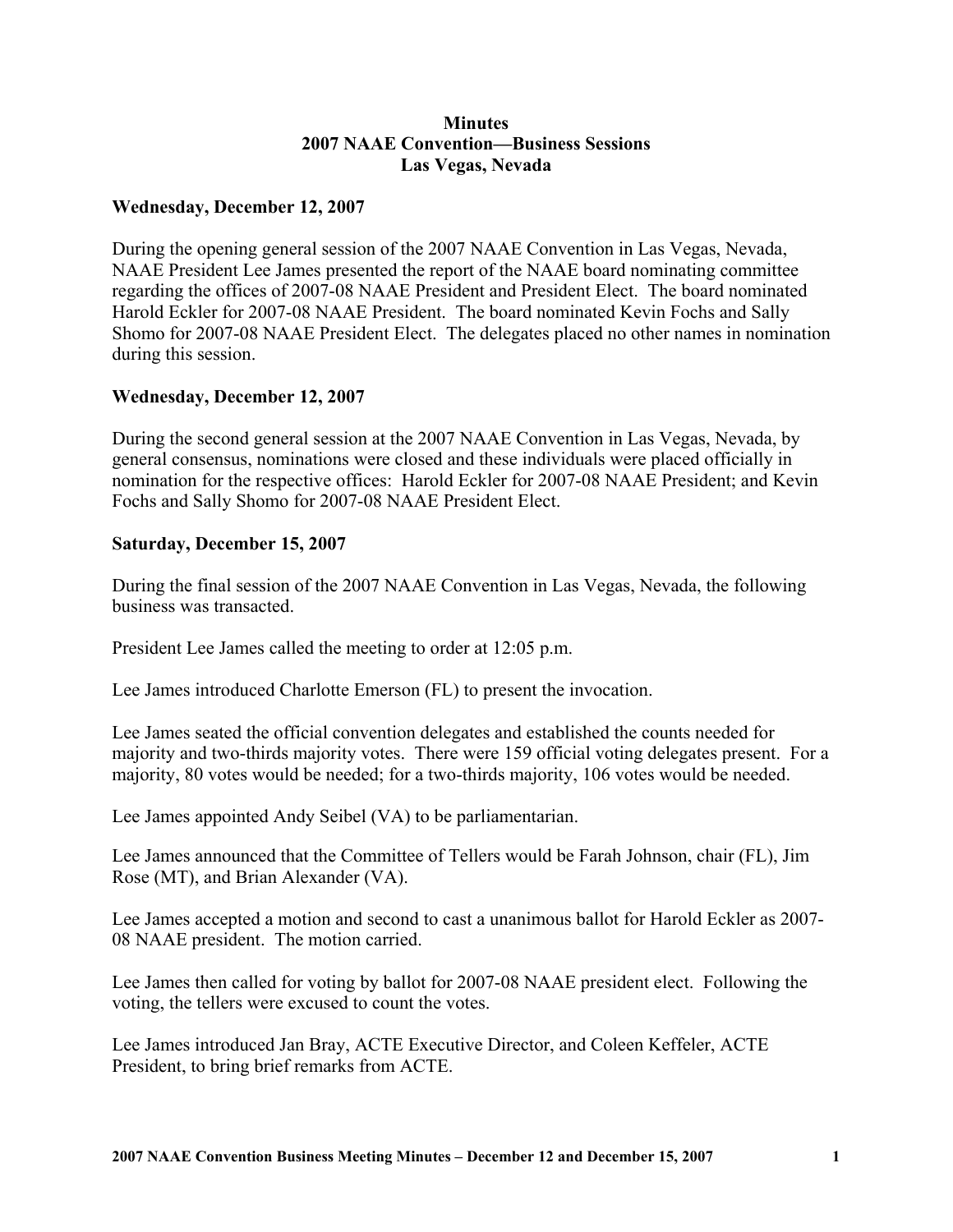Lee James introduced Buddy Deimler, ACTE Agricultural Education Division Vice President, to bring remarks from ACTE and to conduct the ACTE Ag Ed Division business session. Buddy Deimler recognized Allan Sulser as the outgoing president of the National Council for Agricultural Education.

The NAAE board members presented the awards for Teacher Mentor, Ideas Unlimited, and Teachers Turn the Key. Mr. Terry Philips and Dr. Gordon Davis represented CEV Multimedia, Teacher Mentor sponsor, and Dave Rosenbaum represented Delmar Cengage Learning, Ideas Unlimited sponsor.

Lee James called on the committee chairs to present the reports from the seven standing committees, as follows:

**Finance**—Chairperson John Rist (SD) presented the report and moved for acceptance of the report. The second to the motion was implied. The motion carried.

**Marketing**—Vice chairperson Randy Plattner (MO) presented the report and moved for acceptance of the report. The second to the motion was implied. The motion carried.

**Member Services**—Chairperson Mike Wallace (WA) presented the report and moved for acceptance of the report. The second to the motion was implied. The motion carried.

**Policy and Bylaws**—Chairperson Brian Wolf (ID) presented the report and moved for acceptance of the report. The second to the motion was implied. The motion carried.

**Professional Growth**—Committee member Cherie Hofmann (IN) presented the report and moved for acceptance of the report. The second to the motion was implied. The motion carried.

**Public Policy**—Chairperson Mark Steber (IL) presented the report and moved for acceptance of the report. The second to the motion was implied. The motion carried.

**Strategic Planning**—Chairperson Matt Lewis (AZ) presented the report and moved for acceptance of the report. The second to the motion was implied. The motion carried.

Lee James then opened the floor for other business. No unfinished or new business was presented.

Jay Jackman and Marion Fletcher, representing AAVIM, the sponsor of the retiring officer recognition, recognized the two outgoing regional vice presidents, Kevin Fochs and Sally Shomo. Both Kevin Fochs and Sally Shomo were awarded life membership in NAAE. Jay Jackman and Marion Fletcher then recognized Lee James as the outgoing president.

Lee James then recognized the outgoing regional vice presidents and regional secretaries and welcomed the new regional vice presidents and regional secretaries.

Lee James announced that Sally Shomo was elected as the 2007-08 NAAE President Elect.